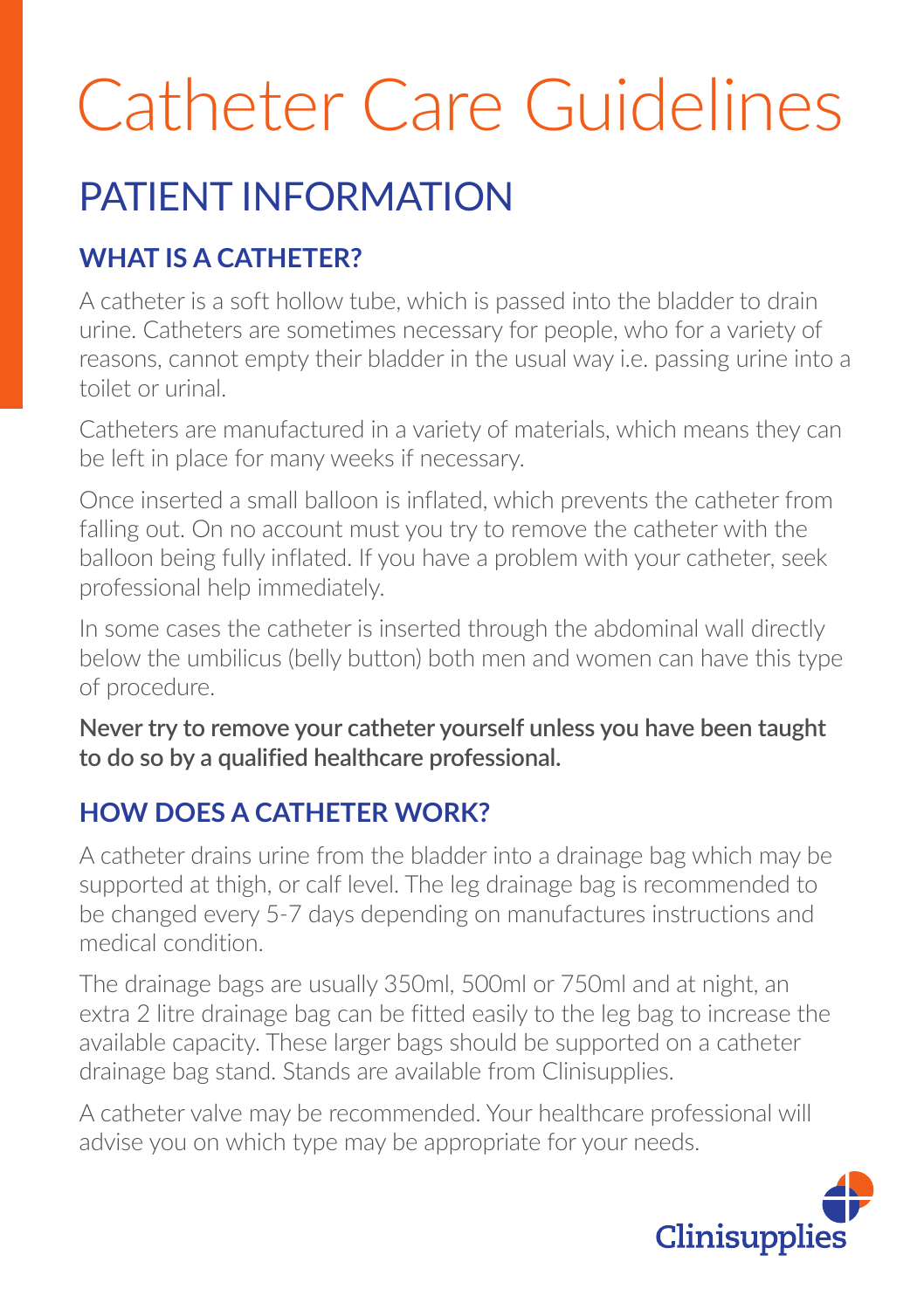## Guide for **changing** a leg bag

Before changing your leg bag, wash hands and dry thoroughly. If someone is changing the bag for you they should put on gloves to reduce the risk of cross infection.

Your leg bag should be emptied when it is <sup>3</sup> ⁄4 full and replaced with a new bag every 5-7 days.



\*Please note that the Silicone catheter responds in a different way compared to a Latex catheter. Therefore when connecting a Silicone catheter to a drainage bag please ensure that the step connector is inserted by only two stages. This will help avoid any difficulties when removing the bag.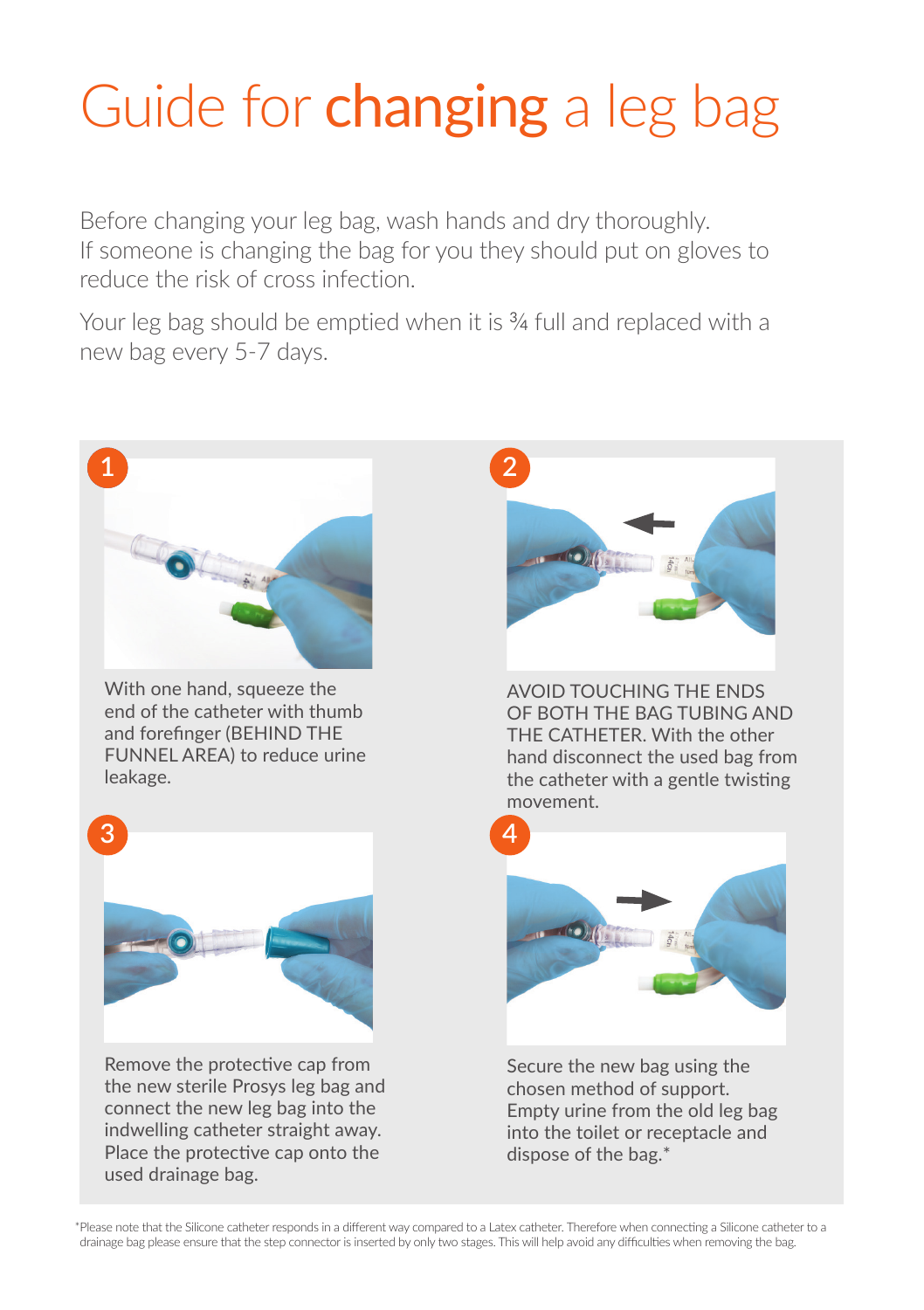### Guide for **attaching** a night bag onto a leg bag

For night time drainage a larger, disposable drainable bag should be used that can easily be attached to the leg bag to increase capacity. The night drainage bag should be changed when it is <sup>3</sup> ⁄4 full.

Before attaching the overnight bag wash hands and dry thoroughly. If someone is attaching the bag for you they should put on gloves to reduce the risk of cross infection.



Ensure that the leg bag is empty of urine before attaching the night bag. Remove the protective cap from the disposable, single use, drainable night bag.

**3**

Open the leg bag tap or valve tap to allow urine to flow into the night drainable collection bag.



Insert night bag connector firmly into the outlet drainage tube of the leg bag. Remove leg bag fixation straps or bag support sleeve to allow free drainage of urine.



Secure the drainable night bag onto the Prosys bed bag stand and ensure that it is positioned lower than the bladder to assist drainage and prevent backflow of urine. Ensure that the catheter is never pulled by any drainage bag. Wash and dry hands again.